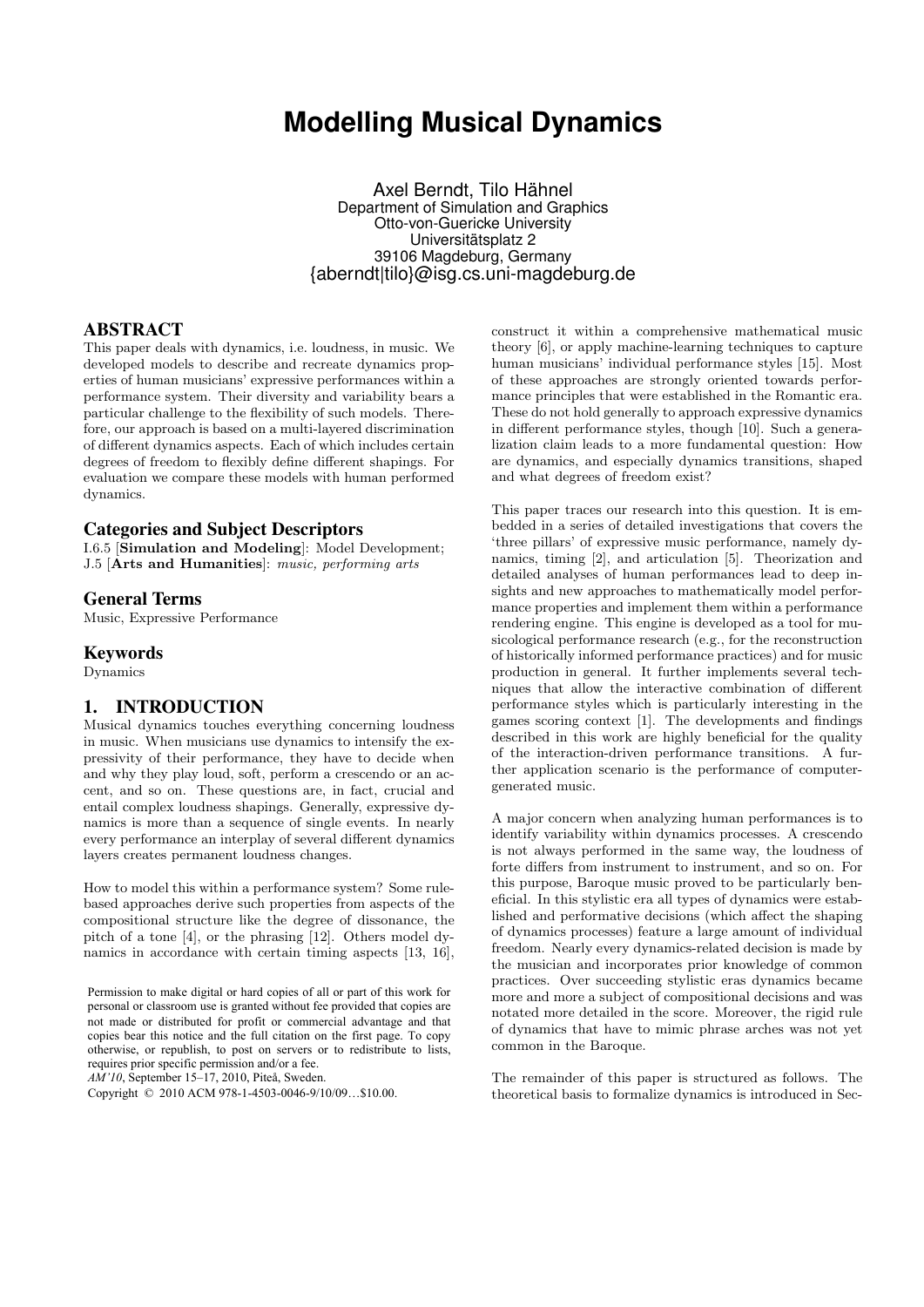tion 2. Section 3 develops the models to capture dynamics features and their variable shaping. These are complemented in Section 4 showing that continuous dynamic transitions played by human musicians are neither linear nor generalizable.

## 2. DEFINITIONS

In its broadest sense musical dynamics comprizes all aspects of loudness in music. This is not one homogeneous class of features but a conglomerate of several feature classes. These have different characteristics and are widely independent of each other. Their only common property is that they affect the loudness of musical events. Their most striking difference is the temporal extent of their effect. In this respect, we distinguish macro dynamics and micro dynamics, i.e., temporally large-scale and small-scale dynamics.

This Section describes their formalization. It is basis for both, the analysis of human musician performances and the implementation within a music engine to render expressive performances in the MIDI format.

## 2.1 Macro Dynamics

Macro dynamics is what is traditionally known as dynamics in music and indicated by instructions like piano, mezzoforte, forte, crescendo, and decrescendo. Two types of instructions can be distinguished: (i) those that discretely set a loudness level and (ii) those that dictate continuous dynamics transitions. The temporal range of an instruction is terminated by its successor and comprizes multiple measures, phrases, even up to the whole piece of music. It is rarely less than one measure.

In a polyphonic musical setup dynamics do not have to be equal in all parts. For instance, those parts that perform a melodic task may be set louder than their accompaniment. This may change later on in the piece. Consequently, macro dynamics is formally a sequence of dynamics instructions  $I_i$ , dedicated to one or more musical parts. We call this sequence a dynamics map  $M_D$  in correspondence to the wellknown tempo map paradigm.

$$
M_D = (I_0, I_1, ..., I_i)
$$

One such instruction  $I_i$  has the form

$$
I_j = (d_j, v_{1_j}, v_{2_j}, \text{shape}_j), j \in [0, i]
$$

with  $d_i$  the tempo-independent musical date of the instruction (score position or MIDI ticks), the two loudness values  $v_{1j}$  (initial loudness) and  $v_{2j}$  (target loudness), and the so-called *shape term* (shape<sub>j</sub>). Thereby, instruction  $I_j$  describes a continuous loudness transition from  $v_{1j}$  to  $v_{2j}$  in the timeframe  $[d_j, d_{j+1})$  with shape<sub>j</sub>. The construction of this shape is detailed in Section 3.1. If  $I_i$  is the last instruction in  $M_D$  its timeframe terminates with the end of the musical piece. When working with MIDI sequences this is the last event in the sequence, usually the EndTrack event.

For the technical implementation the loudness values  $v_{1,i}$ and  $v_{2i}$  must be declared numerically. The KeyOn velocity in the MIDI standard, for instance, allows only integers from 0 (muted) to 127 (loudest). A different convention is commonly used in music notation. Here loudness is indicated

by strings like ff, f,  $mf, p, pp$ , etc. Our implementation supports both conventions so as to make the manual editing over a high-level description language (XML-based) more intuitive. Therefore, we introduce a lookup table as header to the dynamics map which defines the mapping from string to numerical value. An example is shown in Table 1.

| String $\begin{array}{ c c c c c c } \hline \end{array}$ ppp pp pp mp mf f ff fff |  |  |  |  |
|-----------------------------------------------------------------------------------|--|--|--|--|
| MIDI vel. 2 36 48 64 83 97 111 125                                                |  |  |  |  |

Table 1: An example lookup table for the mapping of dynamics instructions to MIDI velocity values.

Different instruments can further differ with regard to their loudness scope [8]. Recorders, for instance, are relatively quiet and have very little scope to vary. Brass instruments, by contrast, feature an ample scope upwards (louder) but playing quiet is relatively hard. As a consequence, a recorder forte would differ significantly from a brass forte. As far as the sampler or synthesizer in use does no such scaling it has to be done by the software. In fact, it is relatively easy to formally encapsulate this variance. As each instrument/part has its own dynamics map it also has its own lookup table which can define different velocity values. The lookup table can also be used to compensate the differing velocity interpretation of samplers and synthesizers [3].

#### 2.2 Micro Dynamics

Micro dynamics add fine variations to the underlying macro dynamics. The temporal extent of micro dynamics features does not exceed the length of one measure, in contrast to macro dynamics. Two classes of micro dynamics features have to be distinguished: *metrical emphasis* and *articula*tion. Articulation is a very comprehensive aspect of music performance that affects all facets of the forming of each single notes, namely envelope, duration, timbre, intonation, and loudness. Because of its complexity, it is traditionally treated as a separate concept, apart from dynamics but related to it. So do we; the further text will omit articulation. We address this aspect exclusively and more detailed in [5].

Time signature and musical style often suggest specific metrical emphasis or accentuation schemes that recur measurewise. It reflects the distinction between weak and strong beats, the perceptual grouping of pulses according to a metrical structure that is defined by the time signature. As already described for macro dynamics, the metrical emphasis can as well differ from part to part and can change during the course of the piece. Therefore, all metrical emphasis instructions  $E_k$  of a part are organized in an *emphasis map*  $M_E$ .

with

$$
M_E = (E_0, E_1, ..., E_n)
$$

$$
E_k = (d_k, \text{scope}_k, (S_k^0, S_k^1, ..., S_k^l)), k \in [0, n]
$$

Such an emphasis instruction  $E_k$  defines the date  $d_k$  from when on it is applied to all following measures up to  $d_{k+1}$ or the end of the piece. It furthermore defines a sequence of emphases  $S_k^{0...l}$ , this is the actual emphasis scheme (detailed in Section 3.2), and a dynamic scope  $(\text{scope}_k)$  to scale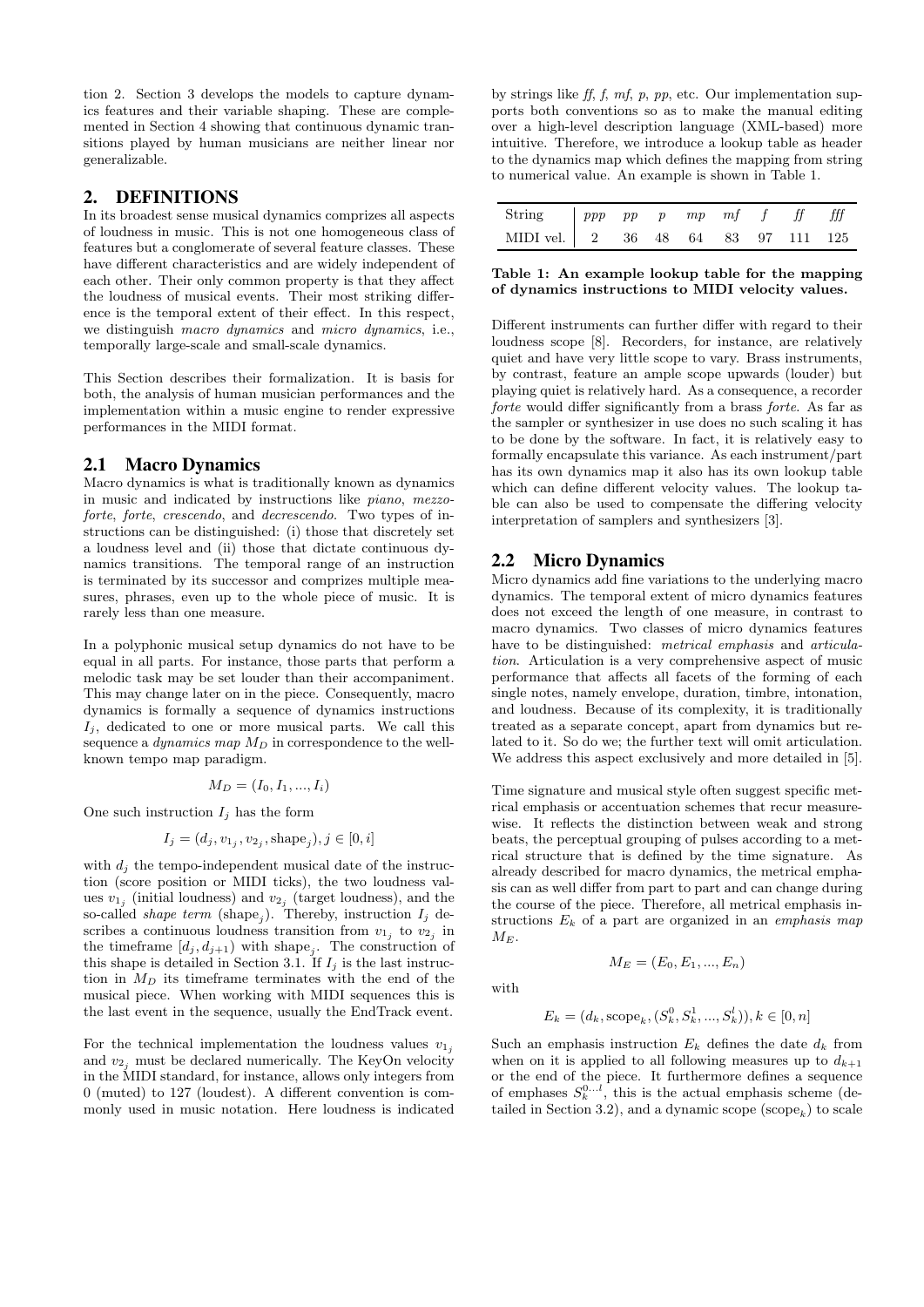

Figure 1: (De-)Crescendi are modelled by cubic Bézier curves. Coordinates  $x_2$  and  $x_3$  are variable.

the accentuation intensity of the scheme. For the MIDI implementation this has to be an integer value in the interval [0, 127].

#### 3. SHAPING DYNAMICS

The previous Section laid the formal basis to describe dynamics features. This Section will now look closely at the modelling aspects.

#### 3.1 (De-)Crescendo

A (macro) dynamics instruction  $I_j = (d_j, v_{1_j}, v_{2_j}, \text{shape}_j)$ defines a continuous loudness transition from  $v_{1j}$  to  $v_{2j}$  in the time frame  $[d_j, d_{j+1})$ . Terraced dynamics can be considered as a special case where  $v_{1j}$  is equal to  $v_{2j}$ . Otherwise, a substantial *crescendo*  $(v_{1j} < v_{2j})$  or *decrescendo*  $(v_{1j} > v_{2j})$ is indicated.

In human musicians' performances these will rarely feature a linear behaviour for several reasons. The linear transition appears mechanical and aimless whereas the loudness transition of a human musician seems more determined. Usually, the listener can anticipate the target (the end) of a human performed (de-)crescendo. A linear transition would furthermore feature indifferentiabilities, i.e. kinks, at the connections to the previous and following dynamics instruction. These are not necessarily problematic as far as the dynamics change is rendered note-wise (each note with its own loudness) and as these notes are clearly separated from each other (e.g., by staccato or strongly accentuated articulation). However, within a continuous sound stream (held tones, legato play) these kinks are clearly audible just like choppy animations in the visual domain. For more organic animations aspects of inertia have to be considered. Therefore, the animation speed is usually regulated by sigmoidal functions that ensure g1 continuous connections at the beginning and end of animation sections.

As dynamics changes in human-performed music are subject to similar physical factors we also apply sigmoidal charac-

teristics. These are modelled by cubic Bézier curves with <sup>Z</sup>-shaped control polygons (see Figure 1). It is defined in the unit square and then scaled to the actual temporal and dynamic extent that is given by the other parameters of the dynamics instruction. Thus, the shape of the transition is defined independent of its scaling. The control points are  $P_1$ ,  $P_2$ ,  $P_3$ , and  $P_4$  of which  $P_1$  and  $P_4$  are bound to coordinates  $(0, 0)$  and  $(1, 1)$ . The ordinates  $y_2 = 0$  and  $y_3 = 1$ are fixed, too, whereas  $x_2$  and  $x_3$  are variable in [0, 1]. This simplifies the polynomial description of the curve.

$$
x(t) = (3x2 - 3x3 + 1)t3 + (-6x2 + 3x3)t2 + 3x2t
$$

$$
y(t) = -2t3 + 3t2
$$

In our implementation the user does not set  $x_2$  and  $x_3$  directly. Instead, we introduce two descriptors which may be more intuitive:  $straightness(s)$  and  $protraction(p)$ . These are then converted into  $x_2$  and  $x_3$  values. Thus, the shape of a dynamics transition is defined as

$$
\mathrm{shape}_j = (s_j, p_j)
$$

The straightness parameter ( $s \in [0, 1]$ , float) sets the markedness of the S-curvature. The linear shape is created by  $s = 0$ . The strongest possible curvature is achieved by  $s = 1$ .

The protraction ( $p \in [-1, 1]$ , float) introduces a further distortion. It describes a tendency whereby the majority of the loudness transition is made relatively soon  $(-1 \leq p < 0)$ , relatively late  $(0 < p \le 1)$ , or evenly balanced  $(p = 0)$ .

For  $p = 0$  the x-coordinates of  $P_2$  and  $P_3$  are set as follows.

$$
x_2 = s \text{ and } x_3 = 1 - s
$$

For  $p \neq 0$  the straightness-related shifting of  $x_2$  and  $x_3$  has to be scaled to the remaining interval which is no longer equal for both. The conversions are done by the following formulas.

$$
x_2 = s + \left(\frac{|p| + p}{2 \cdot p} - \frac{|p| \cdot s}{p}\right) \cdot p
$$

$$
x_3 = 1 - s + \left(\frac{p - |p|}{2 \cdot p} + \frac{|p| \cdot s}{p}\right) \cdot p
$$

The transition can be rendered into the onset/attack loudnesses of the notes. This rough discretization corresponds to a note-wise terraced dynamics. It is sufficient for struck instruments (piano, harp etc.) and usually also suffices for temporally close, i.e. fast, note sequences. However, most wind and string instruments, as well as the human voice, are able to change their loudness even during the sounding tone. We call this phenomenon sub-note dynamics. In the MIDI format this can be done through the channelVolume controller. Some samplers and synthesizers offer specialized controllers therefore. The software sampler Vienna Instruments [14], for instance, has the so-called Velocity-Cross-Fade controller.

A continuous loudness change still has to be discretized into a sequence of controller messages. The resolution of this discretization is set by an additional parameter in the shape term, subNoteDynRes.

$$
shape_j = (s_j, p_j, subNoteDynRes_j)
$$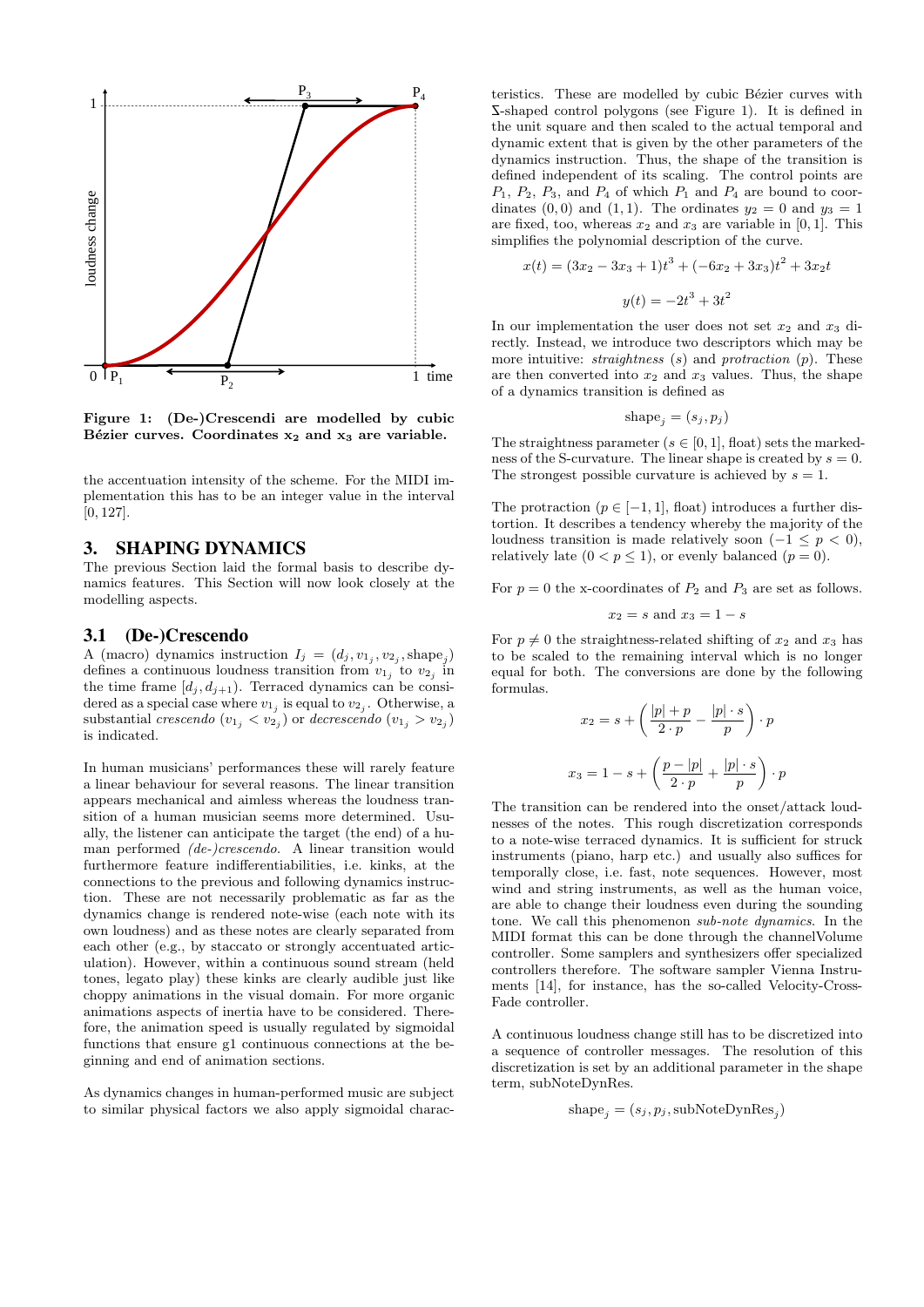This third parameter defines the step width for  $t$  when tracing the Bézier curve by MIDI controller messages. It is defined in the interval  $(0, 1]$ . E.g., subNoteDynRes = 0.1 triggers 10 controller messages along the Bézier curve, 0.01 triggers 100; the smaller the more. A higher density of messages produces smoother results. However, if the controller value does not change (usually for numerical reasons, MIDI controller values are integer), the message is redundant and causes unnecessary MIDI traffic. This is easily avoided in the implementation by filtering consecutive controllers with equal values or dates.

#### 3.2 Metrical Emphasis Scheme

Amongst the date and scope parameters an emphasis instruction E defines a sequence of emphases  $(S^0, S^1, ..., S^l)$ . This sequence constitutes the metrical emphasis scheme that is repeatedly applied to all measures the instruction covers. Hence, an emphasis scheme describes the loudness contour of one measure which is then added upon the underlying macro dynamics. More precisely, an emphasis scheme defines the contour of the deviations from the underlying macro dynamics. These can also be negative.

An emphasis  $S^m$  represents one segment of the scheme.

$$
S^m = (b_m, e_{1_m}, e_{2_m}, e_{3_m}), m \in [0, l]
$$

The segment begins with beat  $b_m$  (for the first beat in the bar  $b_m = 1$ , second beat  $b_m = 2$ , etc.) and ends with  $b_{m+1}$  or the end of the bar. Hence, in a 3/4-time signature any emphasis with  $b_m \geq 4$  will be ignored since the next bar begins already at the fourth beat. Generally,  $b_m$  is a floating-point value so that an emphasis can be defined at any position within the bar (e.g.,  $b_m = 2.5$  designates beat 'two-and').

The emphasis, or accentuation, at bar position  $b_m$  is set by  $e_{1_m}$  (floating-point value in [−1, 1]).  $e_{1_m} = 1$  sets the strongest accentuation, 0 causes no deviation from the basic loudness, −1 indicates maximal reserve. These values are scaled by the dynamic scope (defined in  $E$ ) to the actual loudness deviations which then only have to be added to the macro dynamics. However, if basic loudness plus/minus dynamic scope exceeds or undercuts the MIDI velocity range, it is automatically scaled down. This ensures a differentiated accentuation as far as possible. It furthermore matches a situation in reality: Accentuation is less pronounced at the borders of the dynamic ambit.

Up to now, only discrete emphasis points have been set  $(b_0)$ to  $b_l$ ). To cover the whole segment  $[b_m, b_{m+1}]$  a transitioning course has to be defined that is applied to the interval  $(b_m, b_{m+1})$ . Therefore, we introduce the emphasis values  $e_{2m}$  and  $e_{3m}$ . Both are optional. Without them a constant emphasis of  $e_{1m}$  is set on the whole segment. If the notes between the major beats shall be set at a different emphasis level,  $e_{2m}$  is used. This still produces a constant emphasis but it may suffice for most situations in musical practice.

In contrast to the long macro crescendi and decrescendi that usually involve a fair quantity of notes a segment of an emphasis scheme covers only very few notes and only a very small dynamic range. Nonetheless, their accentuations do not have to be equal/constant. They may, for instance, transition to the emphasis of the following beat or lead pickup-

like to the next bar. This is a monotonous behaviour. Therefore, linear functions do well for approximation. In fact, any curved characteristics, such as described in the previous Section for the crescendo/decrescendo, are exaggerated here. Differences between linear and sigmoidal shapes are scarcely perceptible. Thus, we apply linear transitions. These are defined by adding parameter  $e_{3m}$ . The emphasis will now run from  $e_{2m}$  to  $e_{3m}$  in the interval  $(b_m, b_{m+1})$ .

#### 4. MEASURING DYNAMICS

Dynamics can be manifold, as the preceding Sections already stated. Regarding the analysis of dynamics Baroque music has several advantages. Continuous dynamics transitions are to a high degree an individual decision of the performer. Unlike in later styles dynamics are rarely annotated but one of the most important expressive tools. The rules that are described in treatises [11, 9] are rather guidelines than strict, describing possible ways to decide whether or not a transition can be applied.

On the other hand, treatises include distinct rules for beat emphases that parallel the hierarchy of beats in a measure. To get empirical data for the intensity of metrical accents one of the most prominent dance-movements, the minuet, was analyzed. The advantage of dance movements like the minuet is that they are repeated several times, thereby increasing the quality of the data collected.

Sub-note dynamics can be observed within long tones that are not accompanied and disrupted by other instruments. Here a solo-piece is more useful.

Generally, the situation is further complicated by the fact that loudness is a subjective impression, which depends on individual physiological thresholds; and the loudness of instruments differs also with respect to pitch and tone color [7]. Hence, research concerning absolute decibel values can only support rules of thumb. Nevertheless it is possible to approximate a curve for normalized data and analyze proportional differences of beat accents.

Consequently, the following conditions were made: (i) a stylistic homogeneity ensured by the selection of similar compositions, (ii) the focus on experts in historically informed performance, for they know the treatises, (iii) use of pieces that include repeated sections, and (iv) the analyses of specific movements and sections, in particular regarding dynamical aspects.

## 4.1 Methodology

The analyses included live- and studio-recordings. Apart from the experimental recordings all pieces were composed by Georg Philipp Telemann. Except for one studio recording the same orchestra accompanied different soloists. All recordings had the same resolution of 44.1kHz and 16bit. Each tone was represented by its maximum decibel value. To avoid mismatches of loudness values in long crescendo notes the last third of long tones was not taken into account. All loudness values were normalized; in the micro dynamic task the decibel values were first computed as deviations from the mean loudness per measure and normalized afterwards. The compositions used in the analyses are as follows: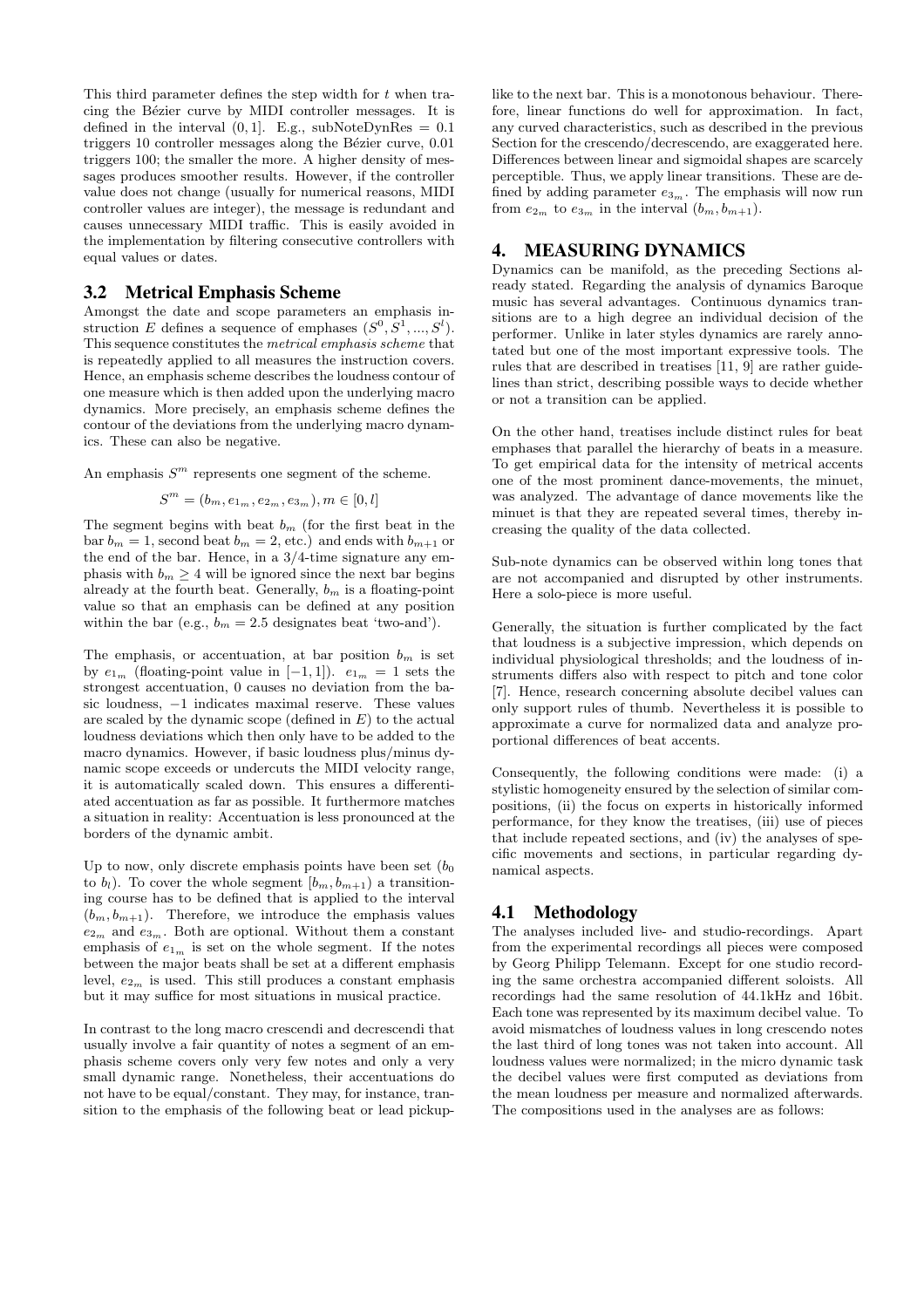- Recorder concert: Large crescendi were performed in the second movement (bars 13–16 and 191–194) of the Concert in C Major for Recorder, String Orchestra and Cembalo. It was recorded live twice during the final round of the 5th international Telemann competition for historical woodwinds in Magdeburg (TC). The accompanying ensemble played two times with different soloists. The analysis further includes one studio recording of the same orchestra accompanying another soloist.
- Flute concert: In the same round of the TC the Concert in D Major for Flute and String Orchestra was recorded to analyze a short crescendo in bar 94 of the fourth movement. Also a motif from the first movement was taken into account, which includes four sixteenth notes played with a decrescendo. The accompanying ensemble played two times with different soloists. The analysis further includes two studio recordings, in one of which the same orchestra performed but with a different soloist.
- Flute solo: The B Minor Solo for Flute and Cembalo from the first part of the Tafelmusik was performed by seven flute players during the TC. The analysis focussed on several passages of two tied eighth notes played with a decrescendo. In addition, a decrescendo and crescendo within one large note, lasting seven quarter notes, was considered in the seventh and eighths bar of the first movement. In this case the decibel progression was approximated for an analysis of sub-note dynamics. Because of extensive embellishments the analysis included six performers playing the first movement.
- Suites a2 and C6: Studio recordings of the first minuets of the Suite for Orchestra in A Minor and C Major  $(TWV 55:a2 \text{ and } 55:C6)$  were analyzed regarding metrical emphases. Each minuet was repeated two times. A2 was performed by eight ensembles and C6 by four ensembles.
- Experimental recordings: Ten musicians were asked to play continuous quarter notes and perform (de-)crescendi between piano and forte. The recordings were additionally used to measure the dynamic range of the instruments. Every participant performed eight crescendi and decrescendi. The experimental pieces were of two kinds so that (de-)crescendi were placed in the centre of the piece as well as on the final notes, containing one or two bars. Four musicians played the task with different instruments so that all data consisted of 16 dynamic transitions played by 14 instruments.

Dynamics are individual not only for the decision on whether a (de-)crescendo shall be performed but also for the transition length and extent of loudness. In the analysis the duration was reset when a (de-)crescendo started earlier or ended later than it was supposed to. To ensure that all transitions were continuous and distinct, data were excluded if (i) the loudness difference between the first and the last note was lower than eight decibel, (ii) the transition was not continuous but terrace-like, (iii) there were too few note events between the start and end note, or (iv) there was no transition performed. For every (de-)crescendo the decibel values and



Figure 2: measured protraction and straightness parameters.

time positions were normalized. Consequently, large tempo changes would confound the curvature, so no transition was analyzed on a final ritardando or any other intense tempo changes. Afterwards, the Bézier approximation was made. Setting the first loudness value at 0 and the last at 1, the control points  $0 \le x_2 \le 1$  and  $0 \le x_3 \le 1$  were transformed into protraction and straightness values.

## 4.2 Results

All computed straightness and protraction values are plotted in Figure 2. As can be seen, both plots show no linear relationship between the two dimensions. In the experimental recordings there were no significant differences between the final and non- final position, crescendo or decrescendo. Since



Figure 3: Crescendo characteristics in the Recorder concert. Dots: empirical data. Line: approximation.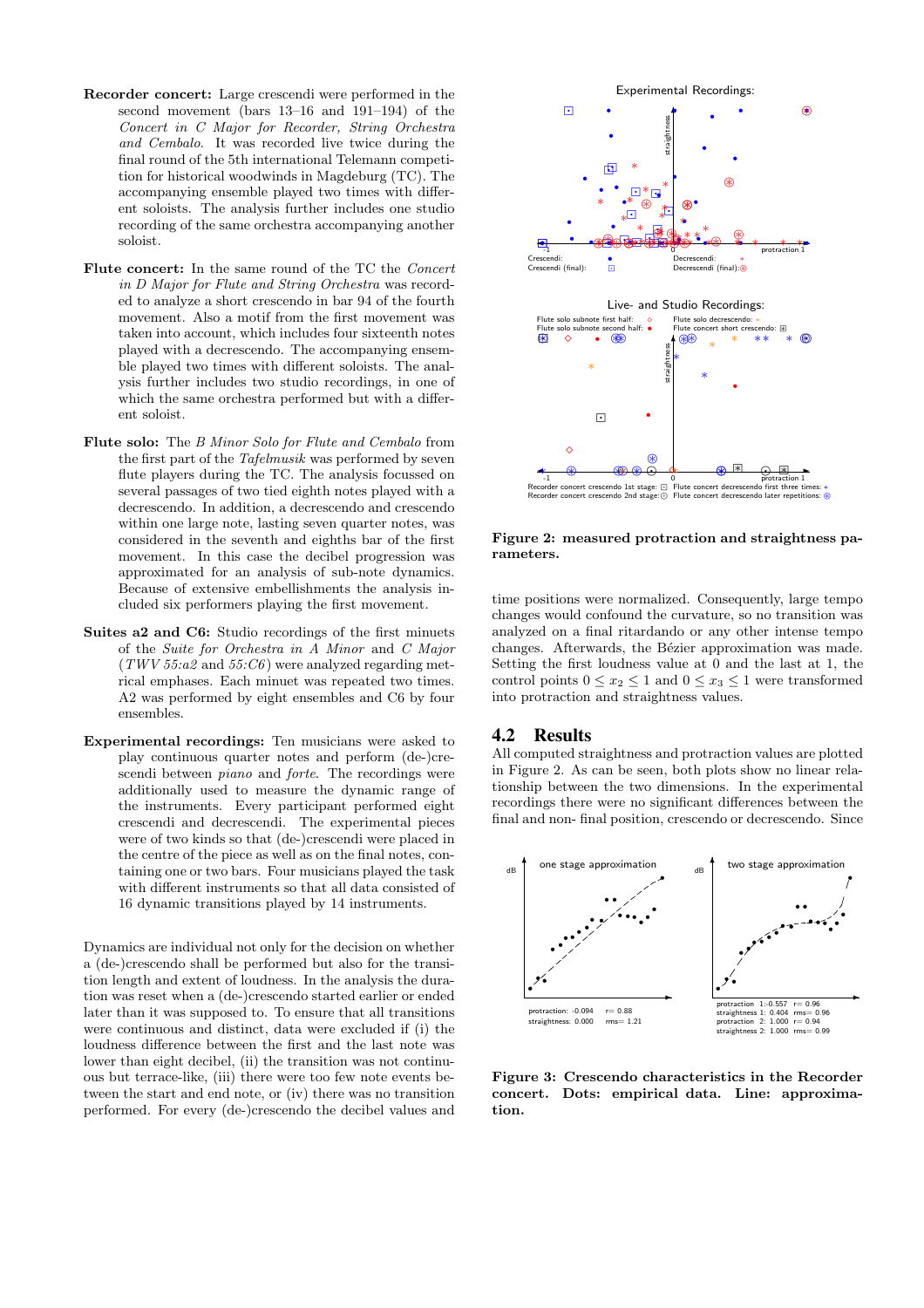the experimental scores only included piano and forte, all musicians played very marked (de-)crescendi. The median p-f range was 21.4 dB. (De-)crescendi sometimes started before the annotation and some musicians begun the crescendo with a decreased loudness. The protraction values tend to be smaller than but also near zero, whereas the straightness shows a larger distribution, particularly in the crescendi. Nevertheless, most straightness values are close to zero as well. In the live- and studio recordings many data were excluded in accordance to the preconditions in Section 4.1. For instance, from all 36 possible (de-)crescendi in the Flute solo only nine could be considered; in the Flute concert fifty percent of the 32 samples had to be excluded. From this point of view general consequences remain conjectural. Though it seems obvious that the straightness in the live- and studio recordings tends to be near the extreme poles. In both plots there is no combination of medium straightness and extreme protraction.

After the first approximation the ensemble crescendi in the Recorder concert showed a linear characteristic (not plotted in Figure 2, one instance is shown in Figure 3, left), which did not fit the empirical data well. The correlation coefficient  $r$  was rather weak and the differences of the approximation and the empirical data were large. Interestingly, the empirical data showed a flipped S-characteristic that contradicts the avoidance of indifferentiabilities predicted in Section 3.1. An example is plotted in Figure 3. There the crescendo consists of two stages: The first half shows a distinct increase of loudness, followed by a linear crescendo until a final jump towards the target loudness finishes it. Consequently, all crescendi were approximated anew in two steps. This increased the quality of the approximation, as the larger correlation coefficient  $r$  and the decreased root mean square value rms reflect. Shorter crescendi, for example those in the fourth movement, showed a positive protraction, which is a characteristic similar to the second stage.

The short decrescendi in the Flute concert showed diverse characteristics. At their first occurrence and in the first repetitions the protraction was greater than zero and the straightness got very large. In later repetitions the protraction fell below zero. Different characteristics were found in the Flute solo (see Figure 4). Here decrescendi were similar to the Flute concert but also linear transitions were found.

The characteristics of sub-note dynamics were taken from the Flute solo. These were unequivocally curved as assumed in Section 3.1. Figure 5 shows one example of the tied dotted



Figure 4: Decrescendo characteristics. Dots: empirical data. Line: approximation.

colors indicate normalized loudness deviation  $.86$   $.71$   $.43$   $.13$   $.06$   $-.21$   $-.49$   $-.79$  >

| bar            | Suite a <sub>2</sub><br>$\bar{dB}$<br>3<br>1<br>2 |  |  | bar  | 1    | $\overline{2}$ | Suite C <sub>6</sub><br>3 | $d\bar{B}$ |      |
|----------------|---------------------------------------------------|--|--|------|------|----------------|---------------------------|------------|------|
| T              |                                                   |  |  | 6.7  | T    |                |                           |            | 15.1 |
| $_{II}$        |                                                   |  |  | 6.9  | П    |                |                           |            | 13.2 |
| $_{II}$        |                                                   |  |  | 6.1  | Ш    |                |                           |            | 15.1 |
| IV             |                                                   |  |  | 6.4  | IV   |                |                           |            | 13.5 |
| V              |                                                   |  |  | 8.3  | V    |                |                           |            | 14.1 |
| VI             |                                                   |  |  | 11.2 | VI   |                |                           |            | 13.9 |
| VII            |                                                   |  |  | 9.9  | VII  |                |                           |            | 12.4 |
| VIII           |                                                   |  |  | 4.7  | VIII |                |                           |            | 9.4  |
| $\bar{\Sigma}$ |                                                   |  |  |      | Ē    |                |                           |            |      |

Table 2: Loudness differences in minuet beats.

half notes that were played with a decrescendo on the first and a crescendo on the second note.

Less individual characteristics were found in the Micro Dynamics. Although the mean decibel value in the Suite C6 was larger than in a2, the proportions of loudness per measure were clearly increased for the first and decreased for the third beat. Beside the significance of the mean results, Table 2 shows the mean proportions referring to each of the eight bars in each minuet. There the cell colors reflect the loudness value referring to the distribution of all values in both tables. A typical phenomenon in Telemann's minuets is that he subdivides the eight bar phrase into two-bar sections in the first half and one bar sections in the second half. This is obviously reflected in the dynamic patterns of C6. There every second beat was accentuated as if a  $\frac{3}{2}$ was being played over the  $\frac{3}{4}$ . Moreover, the first  $\frac{3}{4}$  bar acts as pickup to the  $\frac{3}{2}$ , causing an ample emphasis on the first beat in all even measures. The maximum and minimum loudness differences from the mean were 2.73 dB and -2.44 dB respectively (without taking the last bar into account, for these loudness differences were independent of accents), which is twelve percent of the piano forte range of the experimental recordings. Considering that musicians play a p louder when the same piece includes a pp or even ppp, it can be assumed that the correspondent KeyOn velocity shown in Table 1 is lower for the  $p$  and larger for the  $f$ . Referring



Figure 5: Approximation of sub-note dynamics in Flute solo. Small dots: empirical data. Big dots: approximation.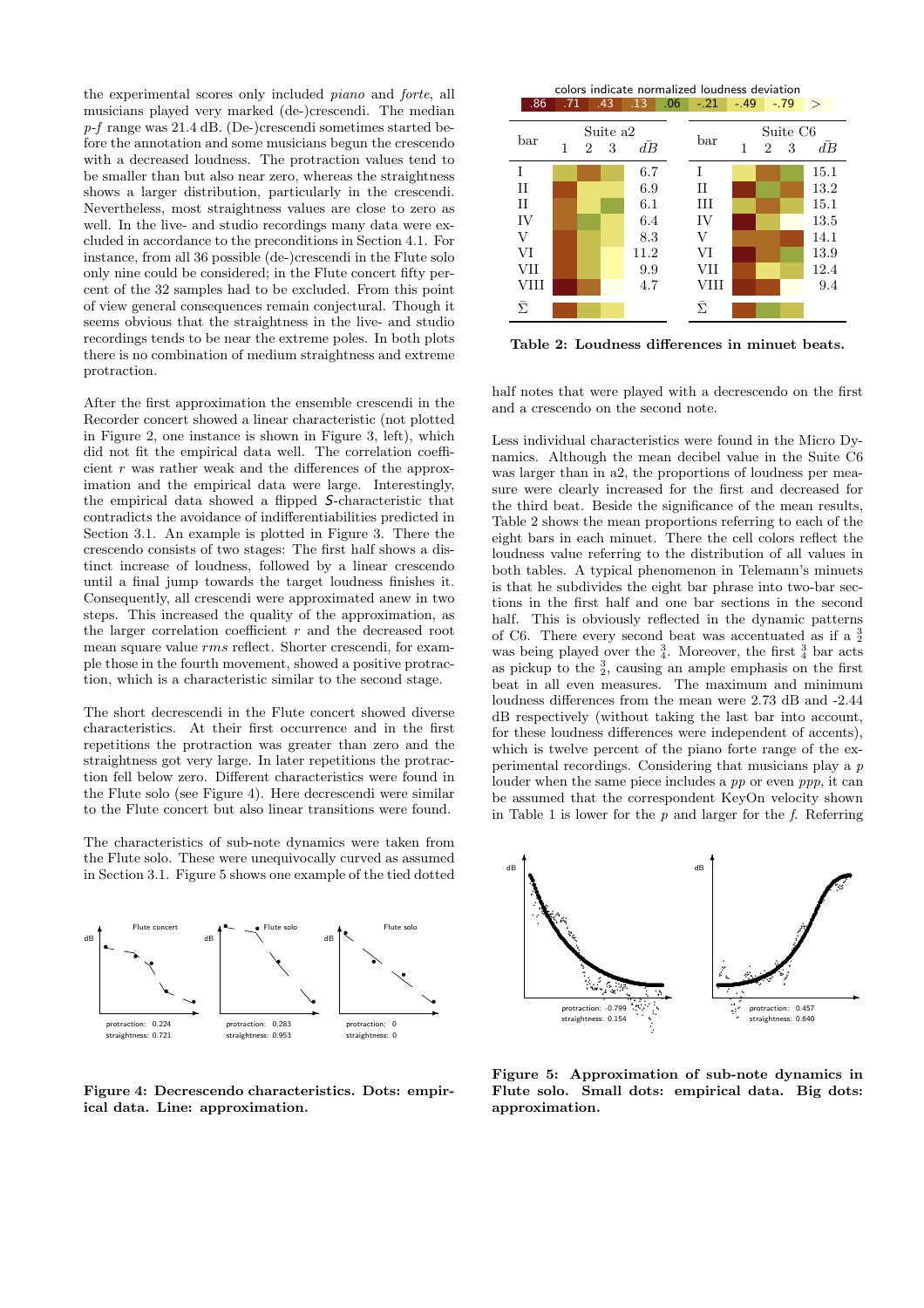to a piano-forte difference of 55 KeyOn-velocity values the corresponding dynamic scope would be approximately 20.

## 4.3 Discussion

The preceding results have amply demonstrated that dynamic transitions are individually shaped; that is, any usage of mean values would not be trustworthy. Linear characteristics were found in experimental recordings. Although in the live- and studio recordings the amount of data was small and the results are therefore insignificant, the results allow to conclude that the latter characteristics are not linear. However, there are some musical facts that additionally might be plausible. The details in Figure 2 may lead to the assumption that different characteristics of crescendi and decrescendi depend on the direction of emphasis in musical structure:

Since the protraction is responsible for the early or deleted start of the core transition, it is the most influential factor. It emphasizes the musical figure, the transition itself, and the degree of expectation of the succeeding figure:

- protraction  $\leq 0$ : The loudness transition starts early. In a crescendo the dynamics change itself becomes emphasized, whereas in a decrescendo only the very outset of the figure is loud. This results in an accentuation, as found on the later repetitions of the decrescendi in the Flute concert, or the first dotted half note decrescendo in the Flute solo.
- protraction  $> 0$ : The significant part of the loudness transition starts late. This emphasizes the latter part of a crescendo by a continuous increase of the slope. This effect increases the expectation of a succeeding figure, i.e. the crescendo leads to a target. In a decrescendo the figure is present for a longer period of time and the decrescendo itself is emphasized instead.
- $protraction = 0$ : The transition is balanced, i.e., neutral. A possible explanation for the fact that those neutral characteristic were found in the experimental results but rarely in the live- and studio recordings might be that in the experiments there was no musical context. Some musicians complained about this, which indeed was an important condition of the task, for there should be no extraneous interference.

An increase of the straightness parameter creates a more curved characteristic. A light increase results in a more organic flow. If the protraction is not zero, the above mentioned characteristic gets emphasized. Though when the straightness value becomes very large, the area of the distinct loudness change becomes smaller and can result in a jump like transition, particularly in cases where the protraction is close to zero. The combination  $straightness = 1$  and  $protraction = 0$  results in quasi terraced dynamics. These are found in the later repetitions of the decrescendo in the Flute concert.

Here it bears reminding that the straightness influences the differences of the control points  $x_2$  and  $x_3$  of the Bézier curve. Since both control points are restricted between zero

and one, the more distant the protraction value is from zero, the less is the difference between  $x_2$  and  $x_3$ ; which in turn influences the straightness. On the extreme poles −1 and 1 there is no influence on the straightness anymore. This means that if the character shall be distinctly modified by the straightness, the amount of the latter must increase when the protraction is not zero. This also explains the extreme straightness values found in the data as well as the anvil-like shape of the distributions in Figure 2.

In the experimental recordings there were some marginal dynamic transitions before the actual (de-)crescendi. A similar phenomenon was already observed by Hähnel and Berndt [5], who suggested that a slight and short preceding crescendo enables the performer to mark the actual crescendo by a clear soft start. Thus, the beginning of a dynamic transition can be stressed by a small terrace like step against the direction of the actual transition. Because this principle is, of course, admittedly speculative, further investigation is needed.

The results of the metrical accent analysis were consistent with the assumptions made at the outset of this Section. A glance at Table 2 makes it clear that the accentuation scheme follows the metrical hierarchy of the minuet. Moreover, the two bar and one bar structure in C6 is a striking example for a metrical acceleration by means of accentuation. The large differences in the last bar of a2 and C6 result from a compositional detail; the basso continuo is the only instrument that continues playing after the first beat. The whole ensemble only plays one note on the first beat in the eighths bar. The mean differences are not, however, substantially effected.

## 5. CONCLUSIONS

This paper developed an implementation of musical dynamics. Therefore, a distinction between the macro and micro layer of dynamics has been introduced. Furthermore, the special requirements for continuous dynamic transitions over large distances and sequences of many notes as well as within one single note were considered. These were modelled by cubic Bézier curves that allow for a flexible shaping of dynamic transitions and at the same time avoid indifferentiabilities. An analyses of human musicians proved the requirements for this large flexibility. If dynamics had been bound on musical structure, the results would have been much more alike in shape. Resemblance between different interpretations are well known for timing, but regarding dynamics the ample individual freedom found in the recordings is a striking evidence for the developed model since the analysis demonstrated that human performed dynamics can be adequately approximated by the developed functions. Ultimately, the parameterization for the different characteristics was put down to some more intuitively editable descriptors.

## Acknowledgments

We like to express thanks to all musicians for their participation in the recordings and for the inspiring dialogs.